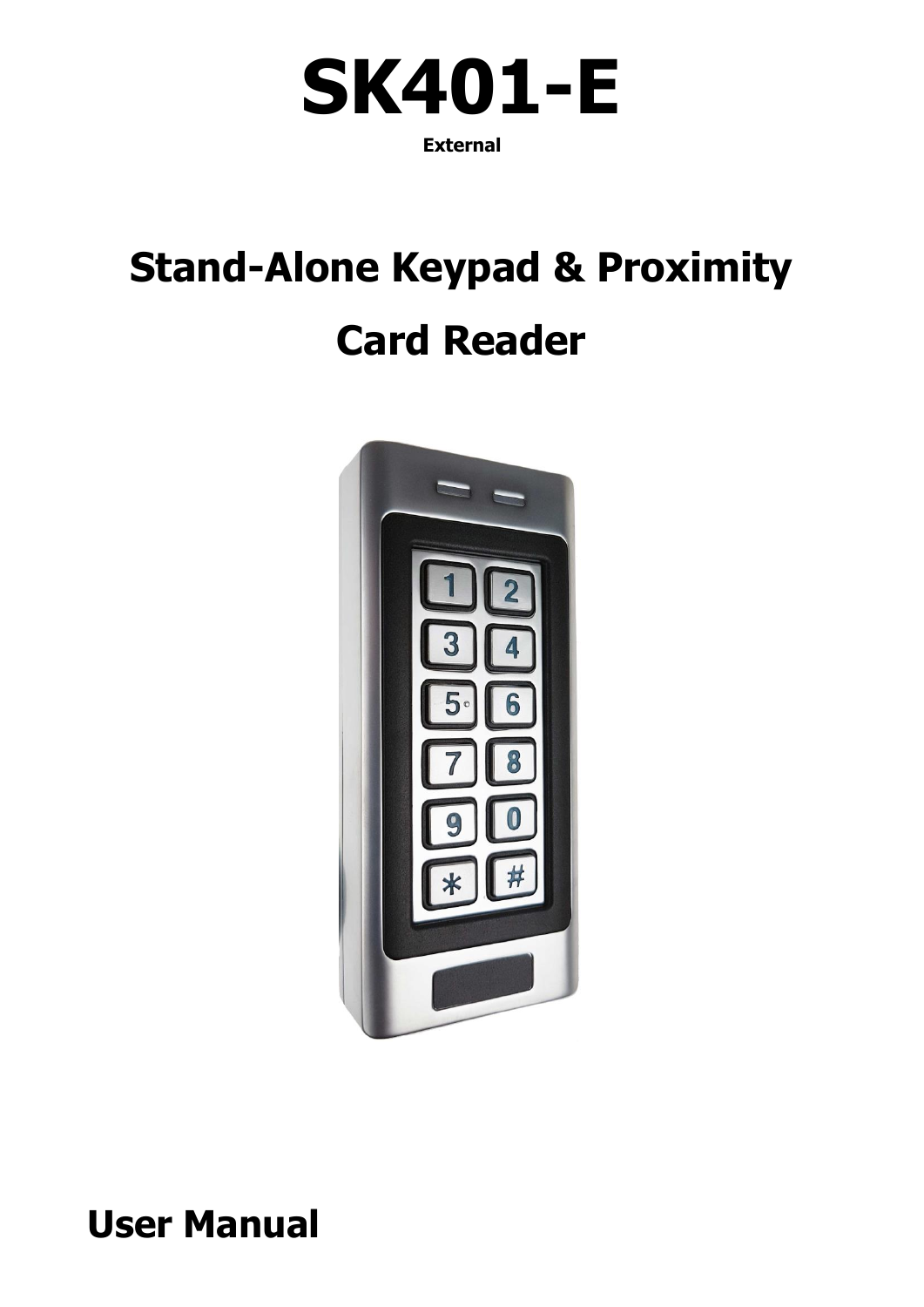## **INTRODUCTION**

The SK401-E is a two relay multifunction standalone access control keypad suitable for either indoor or outdoor use. It is housed in a strong, sturdy and vandal resistant Zinc Alloy electroplated case. The electronics are fully potted making it extremely weather resistant and conforming to IP66

It supports up to 1100 users in a Card, PIN, or a Card + PIN option. The inbuilt card reader supports 125KHZ EM frequency card or key fob, and the Pin length is 4-6 digits

Both relays can operate in Pulse Mode (suitable for access control) or Toggle Mode (suitable for arming/disarming alarms, switching lights, machines….etc)

The SK401-E has many extra features including block enrollment, anti-tamper alarm & backlit keypad buttons These features make the SK401-E an ideal choice for door access not only for small shops and domestic households but also for commercial and industrial applications such as factories, warehouses, laboratories, banks and prisons

## **Features**

- Weather resistant to IP66
- Strong Zinc Alloy Electroplated anti-vandal case Vandal resistant
- Backlit Keypad buttons
- **•** Two LED status display
- **•** Two Programmable Relay Outputs
- **Relay 1:** Up to 1000 Pin & Card holders, **Relay 2:** Up to 100 Pin & Card holders
- **•** Card Block enrollment
- **•** Integrated Alarm Buzzer & Output
- Low power consumption (55mA)
- **•** Anti-Tamper Alarm
- **•** Latch Mode/Toggle Mode
- Relay 2 Can Support Door Bell Feature
- 12-28V DC/12-18V AC Power Input **(Cards/fobs will not work on AC power)**
- 850mm cable tail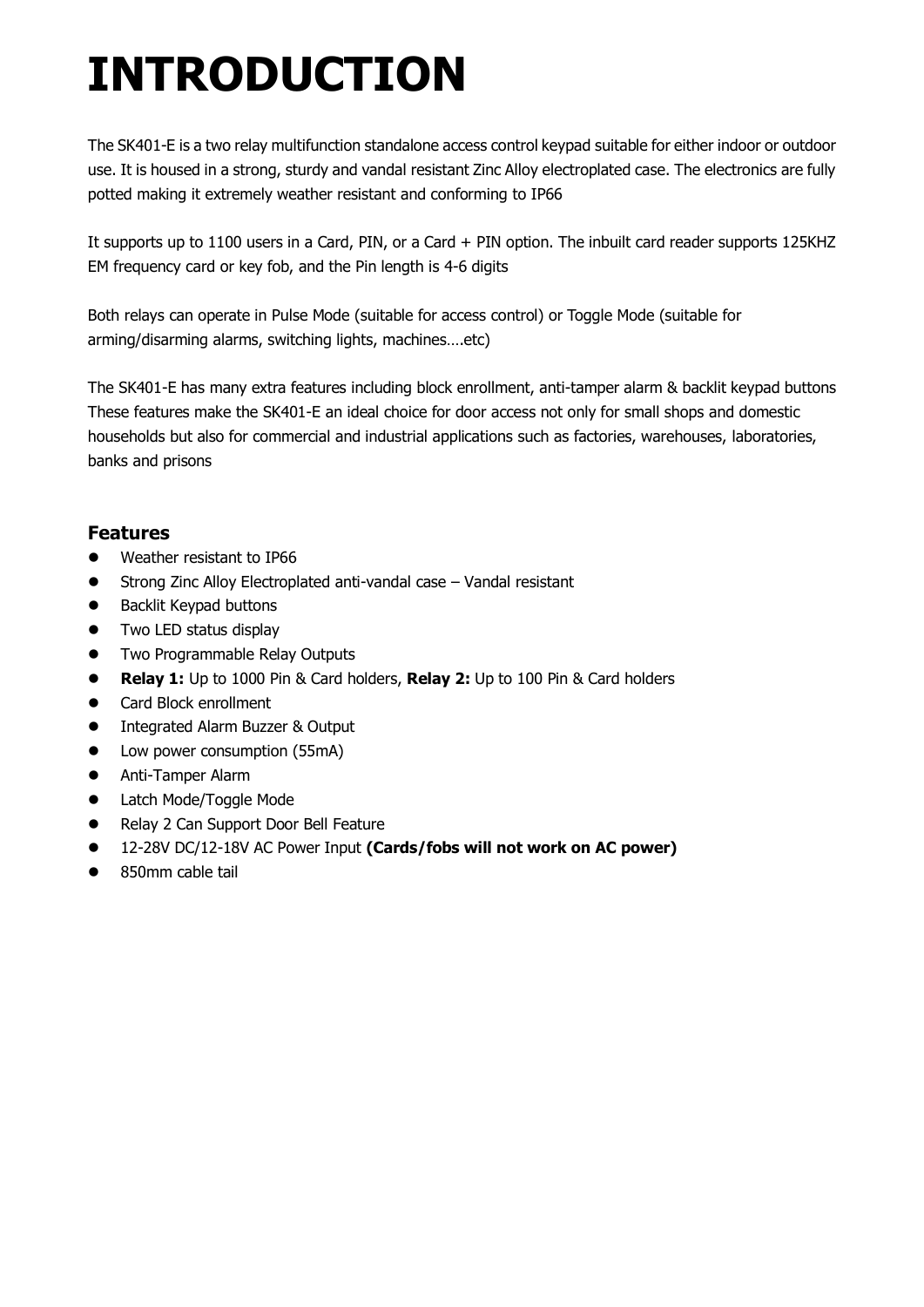## **Specifications:**

| <b>User Capacity</b>         | 1100 Cards/PINS                         |
|------------------------------|-----------------------------------------|
| Relay 1                      | 1000                                    |
| Relay 2                      | 100                                     |
| <b>Operating Voltage</b>     | 12-28V DC / 12-18V AC                   |
| <b>Idle Current</b>          | 55 <sub>m</sub> A                       |
| <b>Active Current</b>        | 80mA                                    |
| <b>Keypad</b>                | 12 Key (2*6)                            |
| <b>Proximity Card Reader</b> | <b>EM</b>                               |
| Radio Technology             | 125KHz Industry Standard Proximity Card |
| Read Range                   | $20$ mm $-35$ mm                        |
| <b>Wiring Connections</b>    | Electric Lock, Exit Button,             |
|                              | DOTL, External Alarm, Door Bell         |
|                              |                                         |
| <b>Relay</b>                 | Two (NO, NC, COM)                       |
| Adjustable Relay Output Time | 1-99 Seconds (5 seconds default)        |
| Adjustable Alarm Output Time | 1-3 minutes (1 minute default)          |
| Lock Output Load             | 3 Amp Maximum                           |
| Alarm Output Load            | 3 Amp Maximum                           |
| <b>Environment</b>           | <b>IP66</b>                             |
| <b>Operating Temperature</b> | -30°C - 60°C, or -22°F - 140°F          |
| <b>Operating Humidity</b>    | 10% - 90% Non-Condensing                |
| <b>Physical</b>              | <b>Zinc-Alloy Enclosure</b>             |
| Surface Finish               | Powder Coat                             |
| <b>Dimensions</b>            | $H:129 \times W:55 \times D:22$ (mm)    |

## **Package contents**

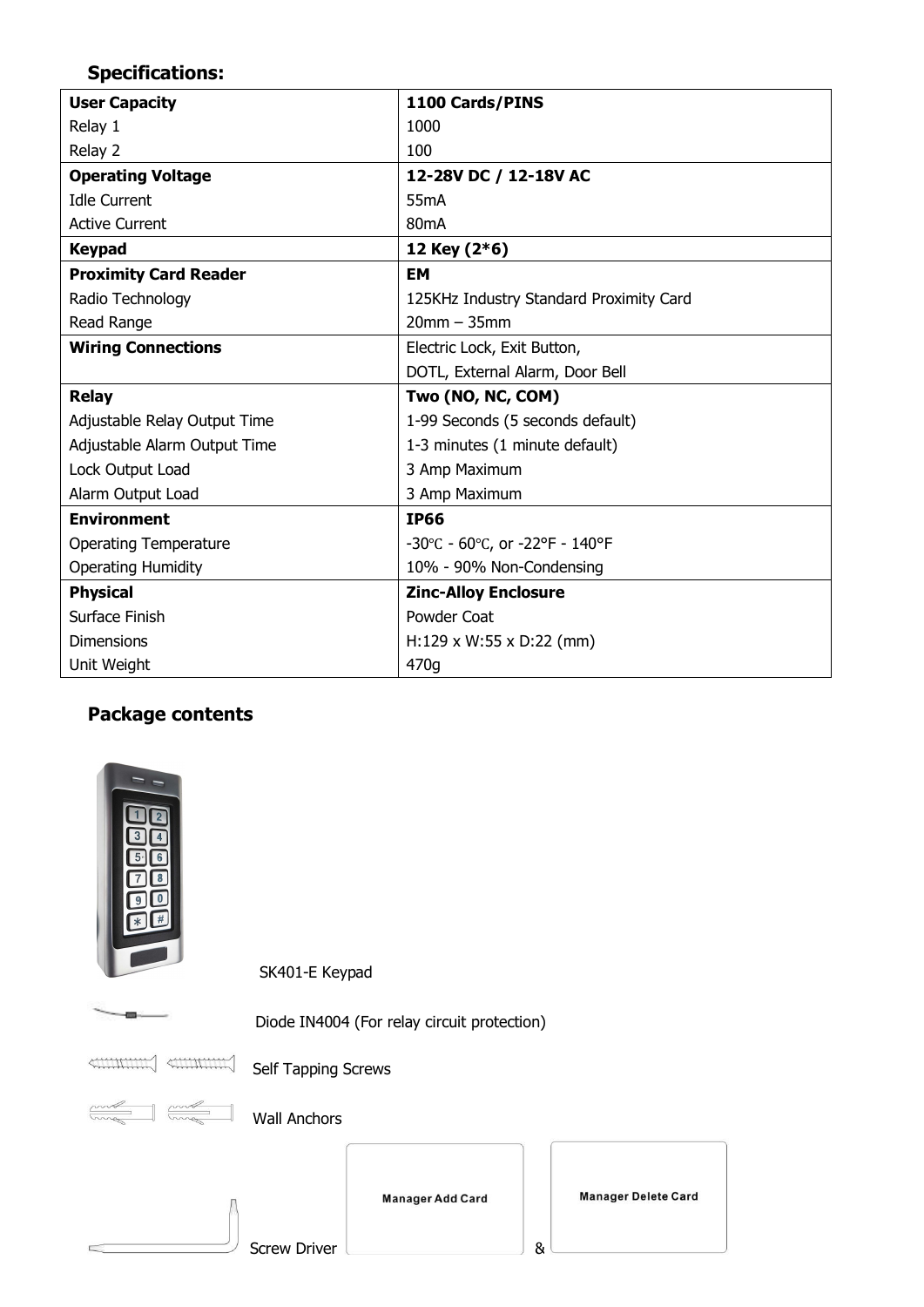## **INSTALLATION**

- Remove the back cover from the unit
- Drill 2 holes (A,C) on the wall for the screws and one hole for the cable
- Knock the supplied rubber bungs to the screw holes (A,C)
- Fix the back cover firmly on the wall with 4 flat head screws
- Thread the cable through the cable hole (B)
- Attach the unit to the back cover



### **Wiring cable**

| <b>Wire Insulation Colour</b> | <b>Function</b>   | <b>Notes</b>                                |
|-------------------------------|-------------------|---------------------------------------------|
| Red                           | AC & DC           | 12-28V DC / 12-18V AC Regulated Power Input |
| <b>Black</b>                  | AC & DC           | 12-28V DC / 12-18V AC Regulated Power Input |
| Grey & Black                  | <b>GND</b>        | Negative Pole                               |
| <b>Blue</b>                   | NO <sub>1</sub>   | Normally Open Relay 1 output                |
| White                         | COM <sub>1</sub>  | Common Connection for Relay 1 Output        |
| Green                         | NC <sub>1</sub>   | Normally Closed Relay 1 Output              |
| Yellow                        | OPEN <sub>1</sub> | Request to Exit input 1                     |
|                               |                   |                                             |

#### **Advanced Input and Output Features – Relay 2**

| Blue & Black   | NO <sub>2</sub>   | Normally Open Relay 2 Output         |
|----------------|-------------------|--------------------------------------|
| White & Black  | COM2              | Common Connection for Relay 2 Output |
| Green & Black  | NC <sub>2</sub>   | Normally Closed Relay 2 Output       |
| Yellow & Black | OPEN <sub>2</sub> | Request to Exit input 2              |
| Grey           | Alarm -           | Alarm Negative                       |
| <b>Brown</b>   | D IN              | Door Status Detecting                |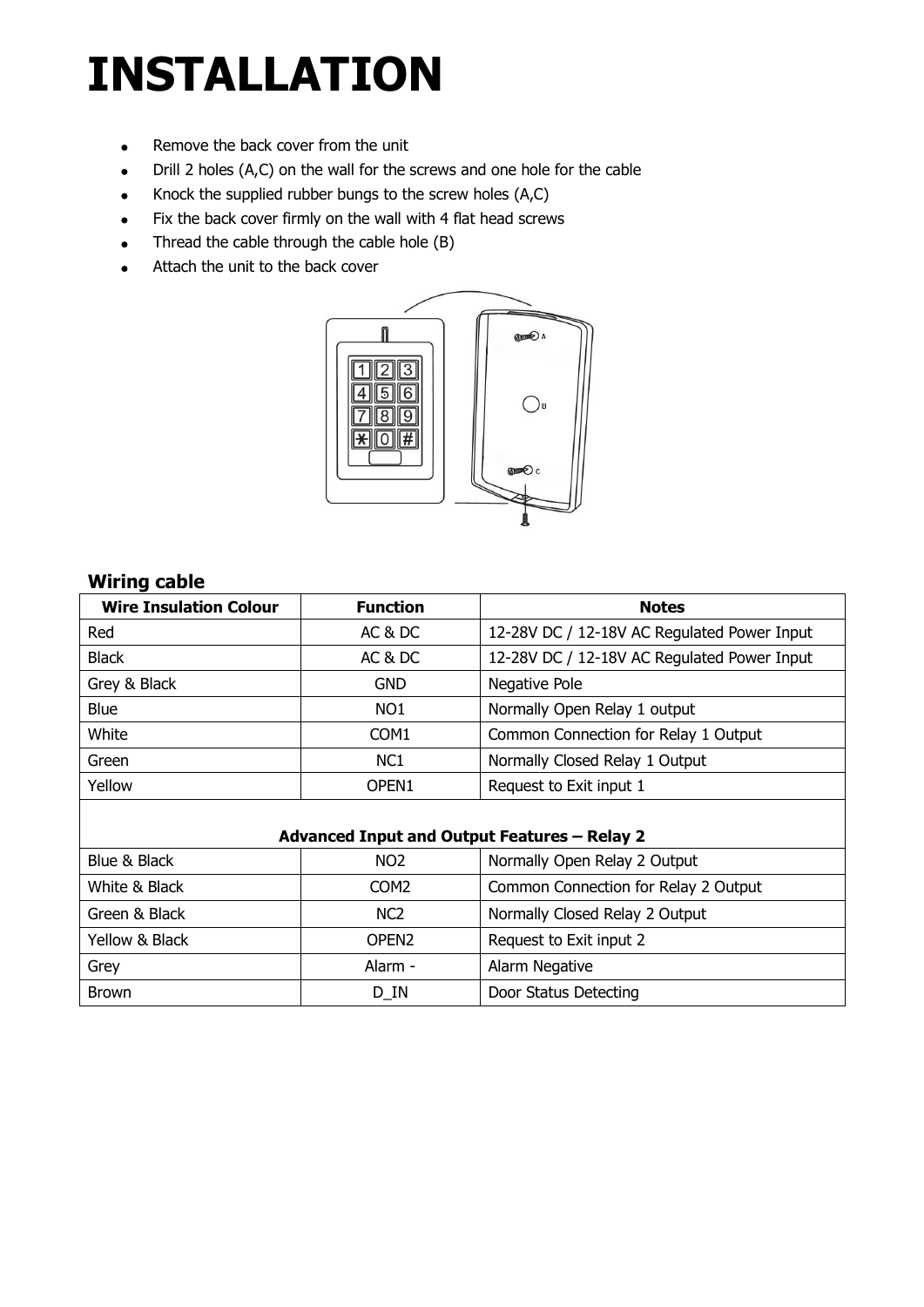#### **Connection Diagram Examples**









**Common power supply for auto gate controller (using Normally Open contact)**



**Comments:** Relay 2 can be used to operate a doorbell if there is no need to operate a second door. The wiring to connect the doorbell is via NO2 and COM2. Press **#**, the SK401-E will send out a switching signal to the doorbell, as long as you press the" **#**", the doorbell will operate, it will stop when you release the " **#**"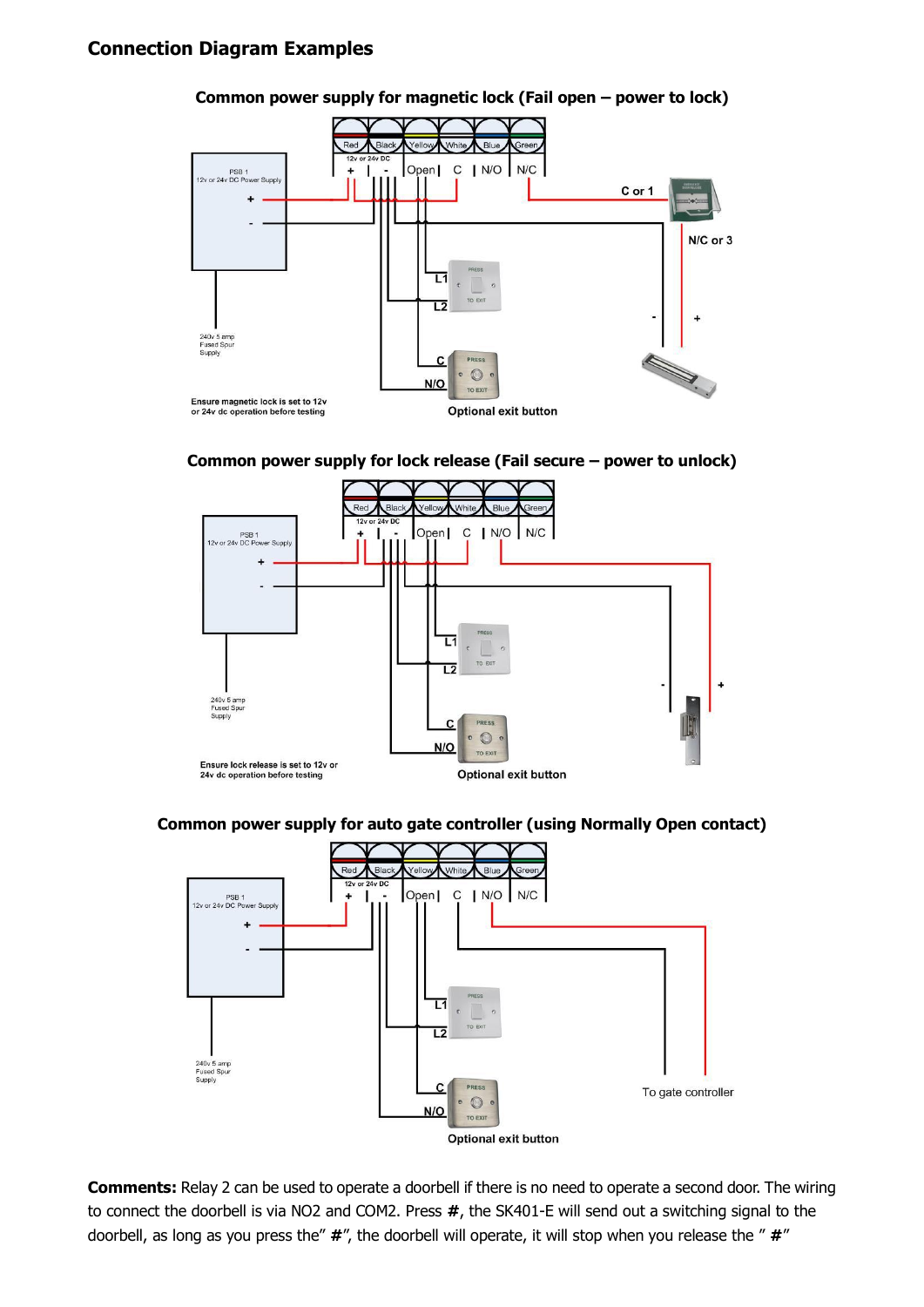## **Function Description**

## **Relay operation (Pulse mode and Toggle mode)**

Both relays can operate in Pulse Mode (suitable for access control) or Toggle Mode (suitable for arming/disarming alarms, switching lights, machines….etc)

Every time a valid card/fob is presented or a Pin input is made in Pulse Mode, the relay will operate, for the pre-set relay pulse time

Every time a valid card/fob is presented or a Pin input is made in Toggle Mode, the relay changes state, which will not revert until a valid card/fob is re-presented or a Pin input is re-made

## **Master Card**

The SK401-E can use Master Cards to program user cards/fobs into and out of the system. There are two pre-programmed Master Cards (an Add Card, and a Delete Card) to allow rapid card enrollment. They are for Relay 1 only

## **Anti Tamper Alarm**

The SK401-E uses an LDR (light Dependent Resistor) as an anti tamper alarm. If the keypad facia is removed, the tamper alarm will operate

## **PROGRAMMING**

## **Configure the Keypad**

Change the configure settings according to your application (optional). Multiple configuration settings can be changed at one time: Enter program mode, change the desired settings, then exit program mode

## **Set Master Code**

The 4-6 digit Master Code is used to prevent unauthorized access to the system. To interface with the SK401-E, the administrator will need a Master Code **(Factory default code: 666666)**. We recommend immediate update and recording of your Master Code

| <b>Programming Step</b> | <b>Keystroke Combination</b>                            |
|-------------------------|---------------------------------------------------------|
| 1. Enter Program Mode   | * (Master Code) #                                       |
| 2. Update Master Code   | <b>0</b> (New Master Code) # (Repeat New Master Code) # |
| 3. Exit Program Mode    | ж                                                       |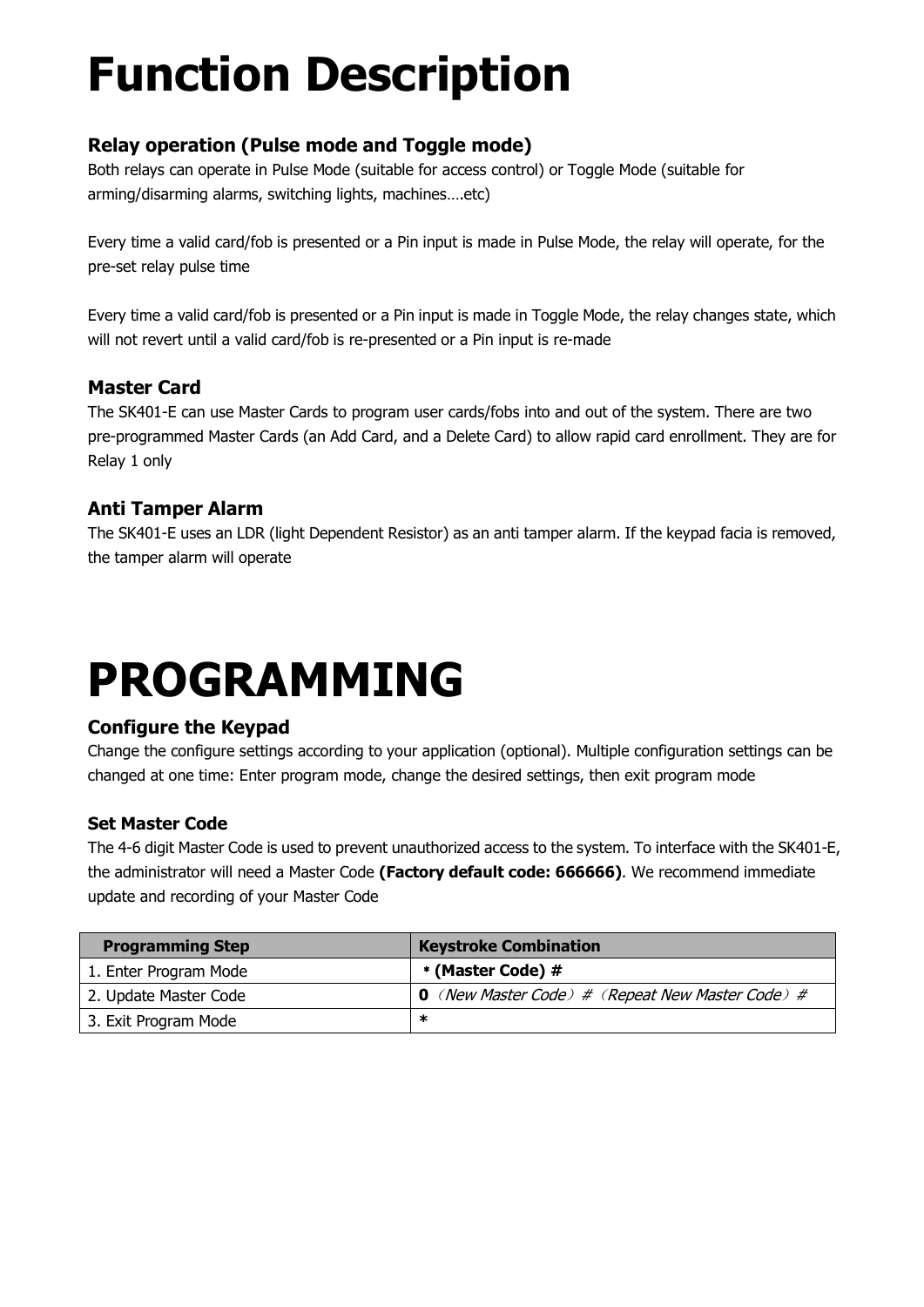#### **SET ACCESS CONFIGURATION**

**• Card or PIN (Default):** The User must present a valid card/fob to the SK401-E or enter their PIN code followed by the  $#$  key, in order to be granted access

**• Card + PIN:** The User must first present a valid card/fob to the SK401-E and then enter their PIN code followed by the  $#$  key, in order to be granted access

| <b>Programming Step</b> | <b>Keystroke Combination</b> |
|-------------------------|------------------------------|
| 1. Enter Program Mode   | * (Master Code) #            |
| 2. Card or PIN          | (Default)                    |
| Relay 1                 | 410#                         |
| Relay 2                 | 420#                         |
| 3. $Card + PIN$         |                              |
| Relay 1                 | 411#                         |
| Relay 2                 | 421#                         |
| 4. Exit Program Mode    | $\ast$                       |

## **User Settings**

| To enter the programming mode                                                    | $\ast$<br>Master code # |
|----------------------------------------------------------------------------------|-------------------------|
| To exit from the programming<br>mode                                             | $\ast$                  |
| Note that to undertake the following programming, the Master PIN must be entered |                         |

#### **Note:**

When adding users, if the card/fob or Pin user has been enrolled already, you cannot add it again on the same relay, or the device will give a bleep as an error. It is ok to enroll the same card/fob or PIN for both relay outputs

| <b>Factory default setting: Card or PIN mode</b>          |                                                                                                                                                                                |
|-----------------------------------------------------------|--------------------------------------------------------------------------------------------------------------------------------------------------------------------------------|
| To set users for Relay 1. $\vert$ 4<br>#                  |                                                                                                                                                                                |
| To add PIN users                                          | User ID number $  #$<br>PIN#<br>1                                                                                                                                              |
|                                                           | The ID number is any number from 1-1000                                                                                                                                        |
|                                                           | The PIN is any 4-6 digits between 0000-999999 with the exception of<br>1234 which is reserved. Users can be added continuously without exiting<br>programming mode as follows: |
|                                                           | User ID no $1 \mid # \mid$ PIN $\mid #$ User ID no $2 \mid # \mid$<br> PIN #<br>1                                                                                              |
| To delete <b>PIN</b> users                                | #<br>User ID number<br>3                                                                                                                                                       |
|                                                           | Users can be deleted continuously without exiting programming mode                                                                                                             |
| To change the <b>PIN</b> of a PIN user                    | ID number $#$<br>Old PIN $#$ New PIN $#$<br>$*$<br><b>Repeat new PIN #</b>                                                                                                     |
| (Note: This step must be done out of<br>programming mode) |                                                                                                                                                                                |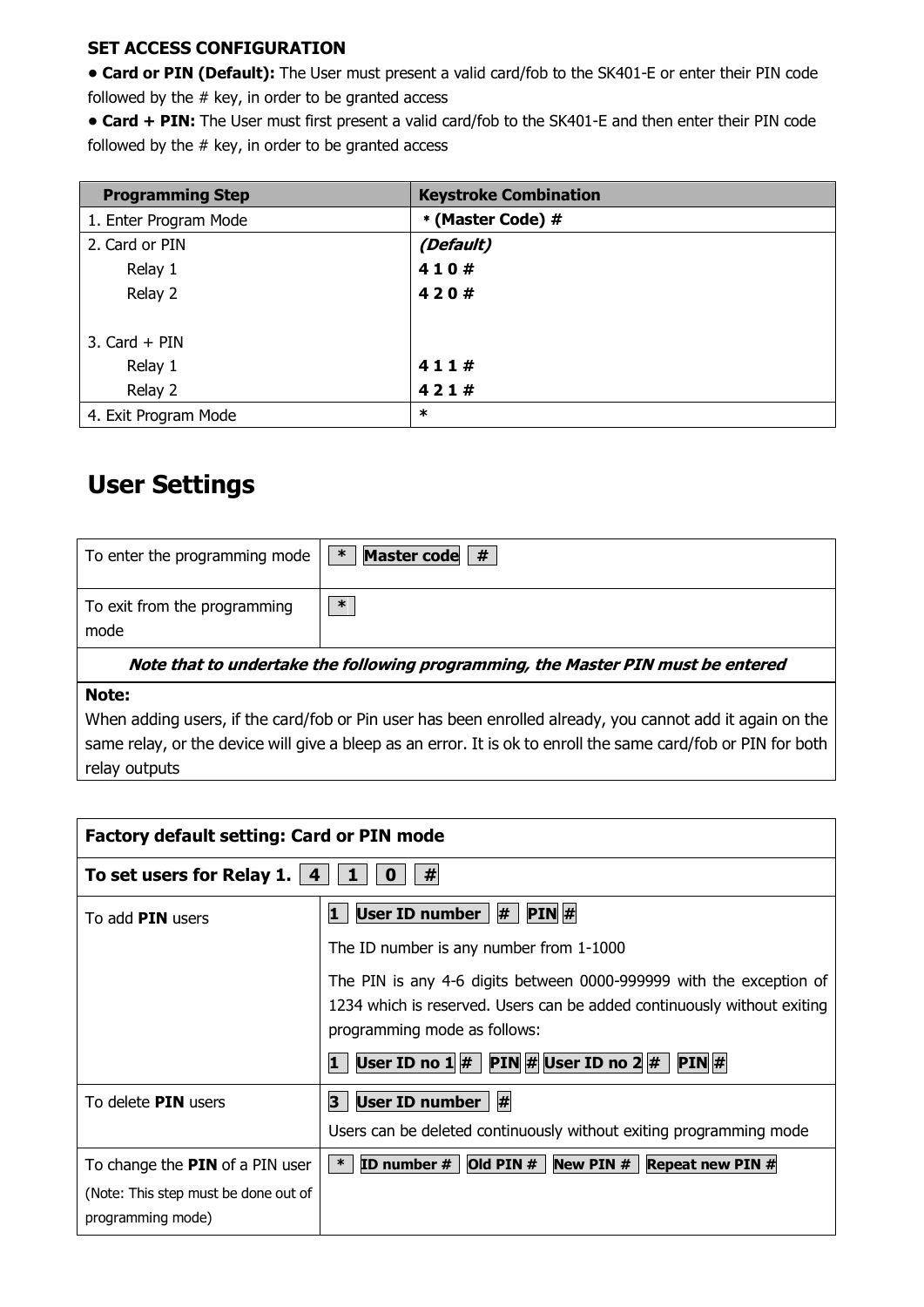| To add <b>Card</b> Users. (Method 1)                                                                                                                                                    | Read card<br>#<br>1                                                                                                                                                                                    |
|-----------------------------------------------------------------------------------------------------------------------------------------------------------------------------------------|--------------------------------------------------------------------------------------------------------------------------------------------------------------------------------------------------------|
| This is an easy way to enter<br>cards with auto-generated ID                                                                                                                            | Cards can be added continuously without exiting programming mode                                                                                                                                       |
| numbers<br>The ID number will start from 1 if                                                                                                                                           |                                                                                                                                                                                                        |
| no user has been programmed                                                                                                                                                             |                                                                                                                                                                                                        |
| To add <b>Card</b> Users. (Method 2)                                                                                                                                                    | ID number $  #   $ Card $  #$<br>1                                                                                                                                                                     |
| This is the alternative way to<br>enter cards using User ID<br>Allocation. In this method a User<br>ID is allocated to a card. Only<br>one user ID can be allocated to a<br>single card | The ID number can be any number from 1-1000                                                                                                                                                            |
| To add a series of cards users $-$<br><b>Block Enrolment</b>                                                                                                                            | #<br>8 digits or 10 digits Card number # Card<br>ID number<br>$\overline{2}$<br>quantity #                                                                                                             |
| The card number must be<br>consecutive                                                                                                                                                  | Card quantity is between 1-1000                                                                                                                                                                        |
| (This operation is only for relay<br>1)                                                                                                                                                 |                                                                                                                                                                                                        |
| To delete Card users by cards                                                                                                                                                           | <b>Read Card</b><br>#<br>3                                                                                                                                                                             |
| <b>Note:</b> Users can be deleted<br>continuously without exiting<br>programming mode                                                                                                   | The device can automatically identify the card of relay 1 or relay 2                                                                                                                                   |
| To delete Card users by user ID                                                                                                                                                         | 3<br>#<br><b>Enter the</b><br><b>User ID</b>                                                                                                                                                           |
| This option can be used when a<br>user has lost their card                                                                                                                              |                                                                                                                                                                                                        |
| To delete card users by card                                                                                                                                                            | Input 8 digits or 10 digits Card number<br>9 <sup>1</sup><br>  #                                                                                                                                       |
| number                                                                                                                                                                                  | Cards can be deleted continuously without exiting from programming<br>mode                                                                                                                             |
| To set users for Relay 2.<br>$\overline{2}$<br>$\overline{\mathbf{4}}$<br>$\mathbf 0$<br>#                                                                                              |                                                                                                                                                                                                        |
| auto-generated ID numbers and Block enrolment as below                                                                                                                                  | To set Pin user for relay 2 is the same as relay 1, accept the ID number is 1001-1100 for relay 2<br>To set Card user for relay 2 is the same as relay 1, with the exception of adding Card users with |
| To add <b>Card</b> Users. (Method 1)                                                                                                                                                    | <b>Read Card</b><br>$\mathbf{z}$<br>#                                                                                                                                                                  |
| Auto-generated ID numbers                                                                                                                                                               | Card can be added continuously without exiting programming mode                                                                                                                                        |
|                                                                                                                                                                                         |                                                                                                                                                                                                        |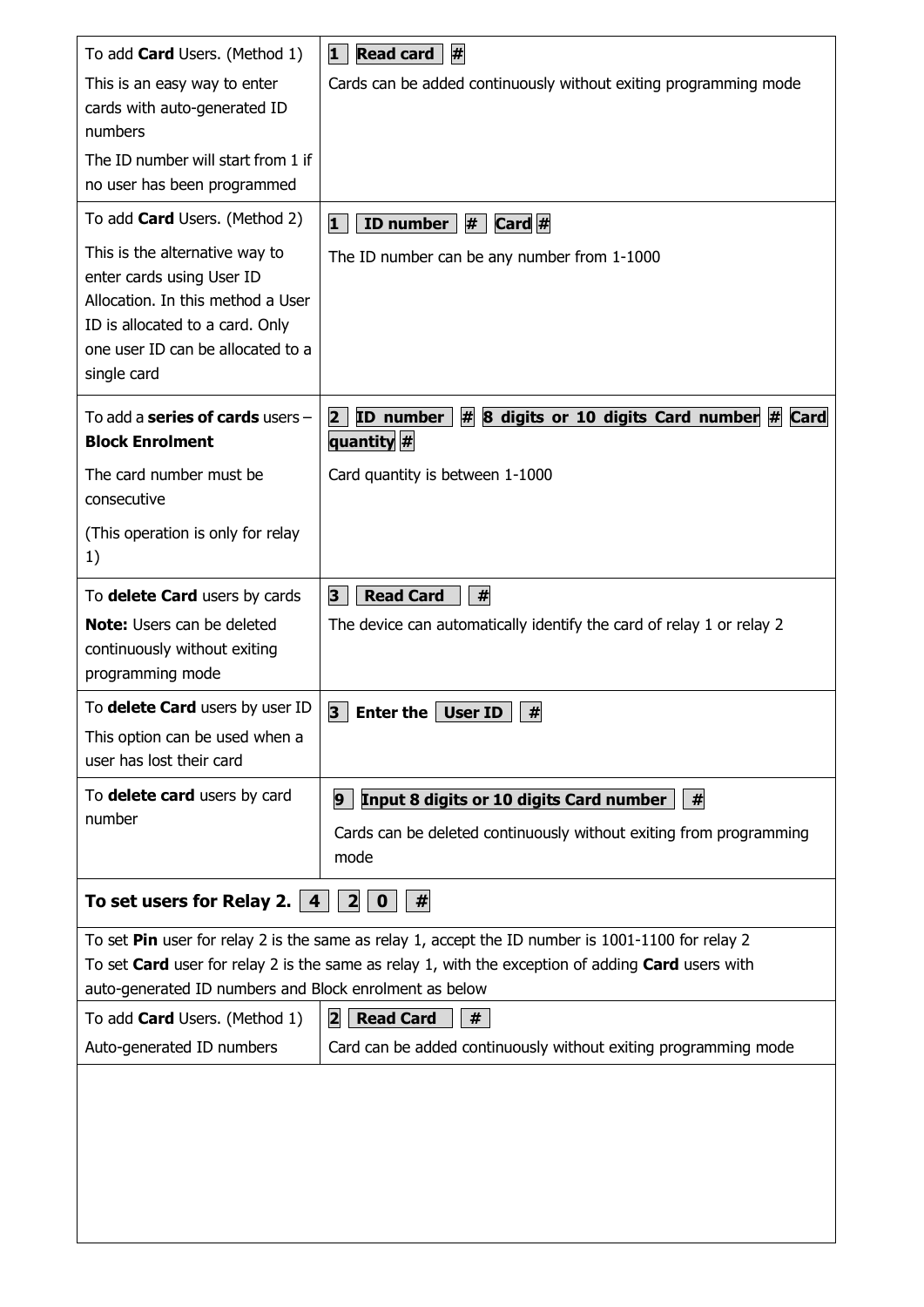| <b>Card and PIN Mode</b>                                      |                                                                                |
|---------------------------------------------------------------|--------------------------------------------------------------------------------|
| To set users for relay 1. $ 4 $                               | #<br>$\mathbf{1}$<br>$\mathbf{1}$                                              |
|                                                               |                                                                                |
| To Add a <b>card</b> and <b>Pin</b> user                      | Add the card as for a card user                                                |
| (The PIN is any four-six digits                               | Press $ \cdot $ to exit from the programming mode                              |
| between 0000 & 999999 with the                                | Then allocate the card a PIN as follows:                                       |
| exception of 1234 which is<br>reserved.)                      | Read card 1234 # PIN # PIN #<br>$\ast$                                         |
| To change a PIN in card and PIN                               | $\ast$<br><b>Read Card</b><br>Old PIN #<br>New PIN #<br>New PIN #              |
| mode (Method 1)                                               |                                                                                |
| Note that this is done outside                                |                                                                                |
| programming mode so the user<br>can undertake this themselves |                                                                                |
|                                                               |                                                                                |
| To change a PIN in card and PIN<br>mode (Method 2)            | ID number #<br>Old PIN $#$<br>New PIN #<br><b>New PIN#</b><br>$\ast$           |
| Note that this is done outside                                |                                                                                |
| programming mode so the user                                  |                                                                                |
| can undertake this themselves                                 |                                                                                |
| To delete a <b>Card and PIN</b> user                          | 3<br><b>Read Card</b><br>#<br>$\mathbf{3}$<br><b>User ID</b><br>#<br><b>or</b> |
| just delete the card                                          |                                                                                |
| To set users for relay 2. $\vert$ 4                           | $\overline{2}$<br>#<br>1                                                       |
| The operation is the same as relay 1                          |                                                                                |

| To set <b>Card</b> user only. (in this mode, users can only be valid by card or fob) |                                                                                                                     |
|--------------------------------------------------------------------------------------|---------------------------------------------------------------------------------------------------------------------|
| To set <b>Card</b> user only                                                         | 1    2    #   Relay 1<br>4<br>$\boxed{2}$ # Relay 2<br>$\mathbf{A}$<br>$\vert 2 \vert$<br>Entry is by Card/fob only |

## **Relay Setting (Pulse mode, Toggle mode)**

Pulse mode (Factory default)

| Pulse mode - Door relay time | For Relay 1: <b>5</b> 1 $\sqrt{1-99}$ #                                  |
|------------------------------|--------------------------------------------------------------------------|
| setting                      | For Relay 2: $\overline{5}$ 2 1-99 #                                     |
|                              | The door relay time is between 1-99 seconds, the factory default setting |
|                              | is 5 seconds. 1 means relay 1, 2 means relay 2                           |

## **Toggle mode**

| Toggle mode | For Relay 1: $\bf{5}   1   0$<br>#                                             |
|-------------|--------------------------------------------------------------------------------|
|             | For Relay 2: $\mathbf{5} \mid \mathbf{2} \mid$<br>$\overline{\mathbf{0}}$<br># |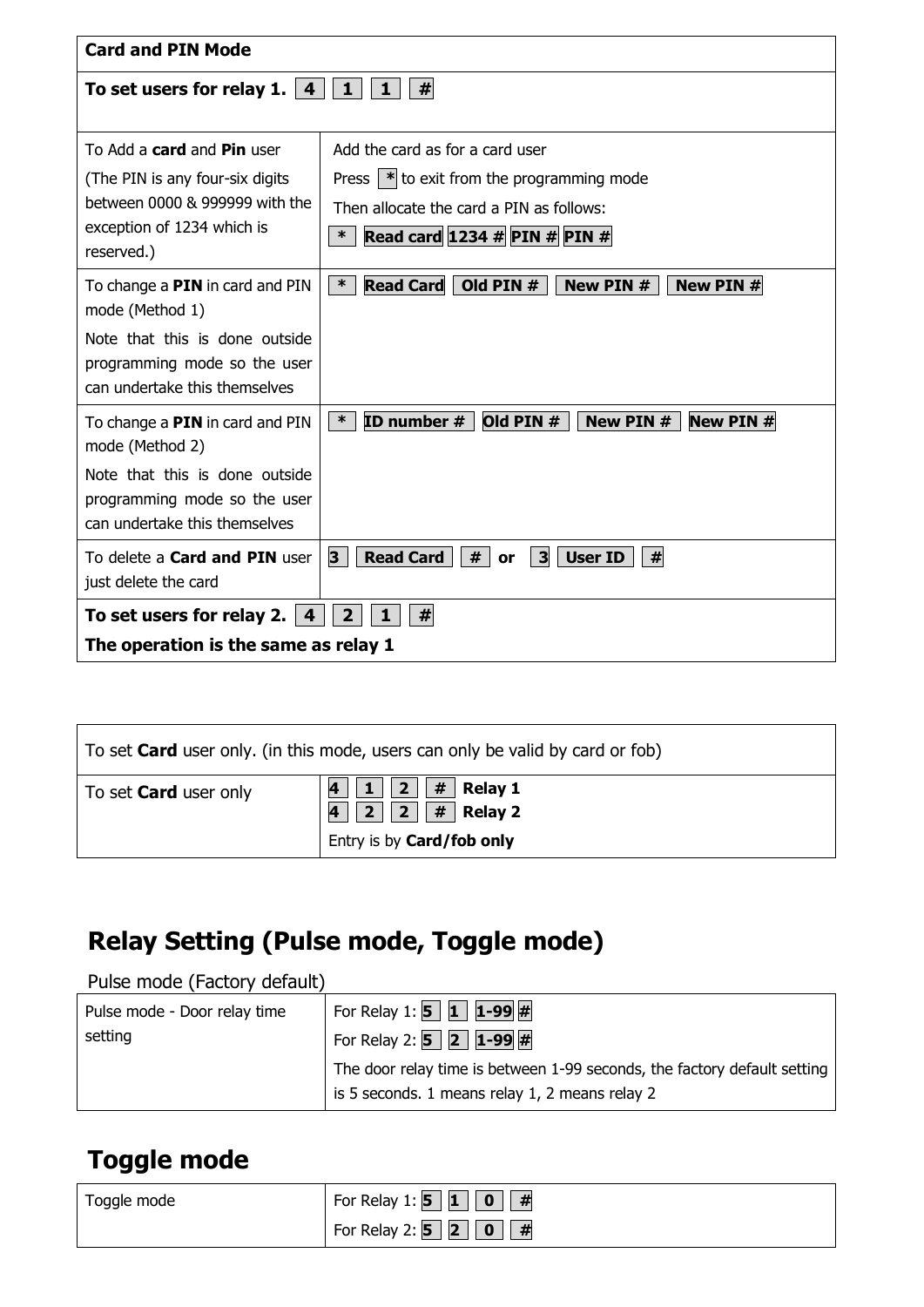## **Door, Alarm, Acoustic Signal, Door Bell Settings**

## **Door Open Detection**

Door Open Too Long (DOTL) warning. When used with an optional magnetic contact or built-in magnetic contact of the lock, if the door is opened normally, but not closed after 1 minute, the internal buzzer will bleep automatically to remind people to close the door and continue for 1 minute before switching off automatically

Door Forced Open warning. When used with an optional magnetic contact or built-in magnetic contact of the lock, if the door is forced open, the internal buzzer and alarm output will both operate

| To disable door open detection | $\vert 6 \vert \vert 0 \vert \vert$ # (Default)                        |
|--------------------------------|------------------------------------------------------------------------|
| To enable door open detection  | $6 \mid$<br>It is optional to connect the D_IN line to LOCK1 or LOCK 2 |

**Keypad Lockout & Alarm Output options**. If there are 10 invalid cards or 10 incorrect PIN numbers in a 10 minute period either the keypad will lockout for 10 minutes or the alarm will operate for 10 minutes, depending on the option selected below

| Normal status: No keypad lockout $\boxed{7}$ $\boxed{0}$ $\boxed{\#}$ (Default)<br>or alarm |         |
|---------------------------------------------------------------------------------------------|---------|
| Keypad Lockout                                                                              | ⇁<br> # |
| Alarm Output                                                                                | #       |

### **Alarm output time**

| To set the alarm output time | $\boxed{8}$ $\boxed{1-3}$ $\boxed{\#}$ (Default is 1 minute) |
|------------------------------|--------------------------------------------------------------|
|                              | $(1-3$ minutes available)                                    |

### **Acoustic Signal**

The acoustic signal can be set on or off. When on, the keypad will bleep when the key buttons are pressed, when off, the keypad will be in silent

| Normal status: On   | $\vert 6 \vert \vert$ # (Default)<br>8 |
|---------------------|----------------------------------------|
| Acoustic signal Off | 8<br>#                                 |

## **Change Relay 2 to Door Bell**

(When there is no need to operate a second door, relay 2 can be set to operate as a door bell. The wiring is connecting the door bell to COM2 and NO2. Press #, and the keypad will send the signal to the door bell

| Relay 2   | (Default)<br>#<br>8<br>8 |
|-----------|--------------------------|
| Door bell | #<br>8<br>$\Omega$       |

## **To remove The Alarm**

| To reset the Door Forced Open<br>warning                         | Read valid card or Master Code # |
|------------------------------------------------------------------|----------------------------------|
| To reset the Door Open Too Long   Close the door or  <br>warning | Read valid card or Master Code # |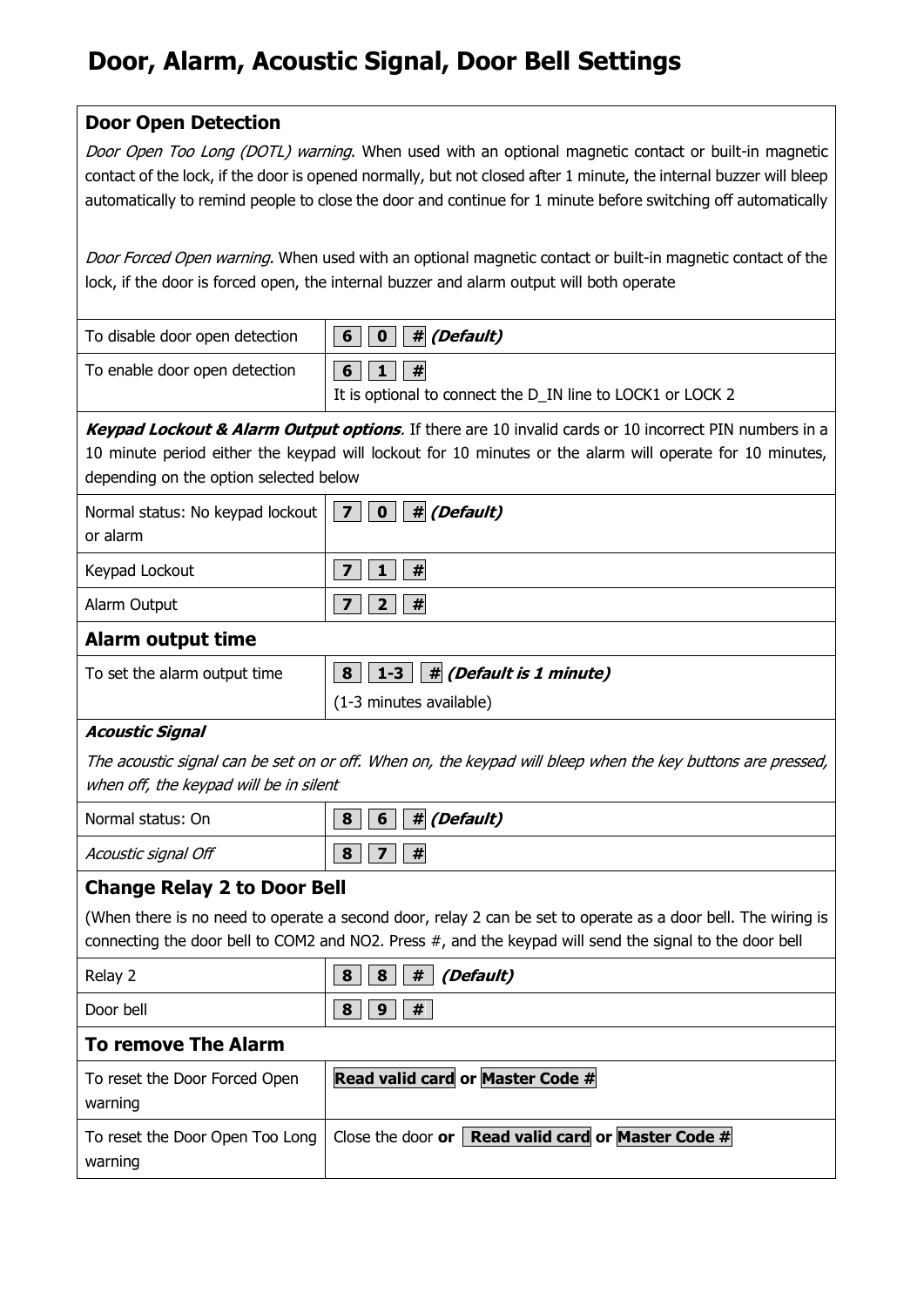# **Others**

## **Using Master Cards**

| <b>Using Master Card</b>           |                                         |
|------------------------------------|-----------------------------------------|
| (It is only available for relay 1) |                                         |
| Add a User Card                    | 1. (Read Master Add Card)               |
|                                    | 2. (Read User Card)                     |
|                                    | Repeat Step 2 for additional user cards |
|                                    | 3. (Read Master Add Card)               |
| Delete a User Card                 | 1. (Read Master Delete Card)            |
|                                    | 2. (Read User Card)                     |
|                                    | Repeat Step 2 for additional user cards |
|                                    | 3. (Read Master Delete Card)            |

## **Reset to Factory Default:**

This will reset the SK401-E to the factory default but all card/PIN information will still be retained **This will also require reprogramming of the Master Add and Delete Cards NOTE:** This is also useful if the original Master Add and Delete Cards have been lost

- 1. Power down the SK401-E
- 2. Press the \* (Star) button and hold, at the same time power up the keypad
- 3. Release the button until both LED's shine

### **(Parts 4 & 5 must be undertaken within 10 seconds)**

4. Present any 125KHz proximity EM card or the Master Add Card (provided) to the SK401-E. This card is now the Master Add Card

5. Present any 125KHz proximity EM card or the Master Delete Card (provided) to the SK401-E. This card is now the Master Delete Card

## **Erase all Users \*\***

This will delete ALL User data for relay 1 or relay 2 as per below

- 1. Enter Program Mode: \*(Master Code)#
- 2. Enter 30000# (for relay 1) Or 90000 # (for relay 2)
- 3. Exit: \*
- **\*\*All configuration data is retained**